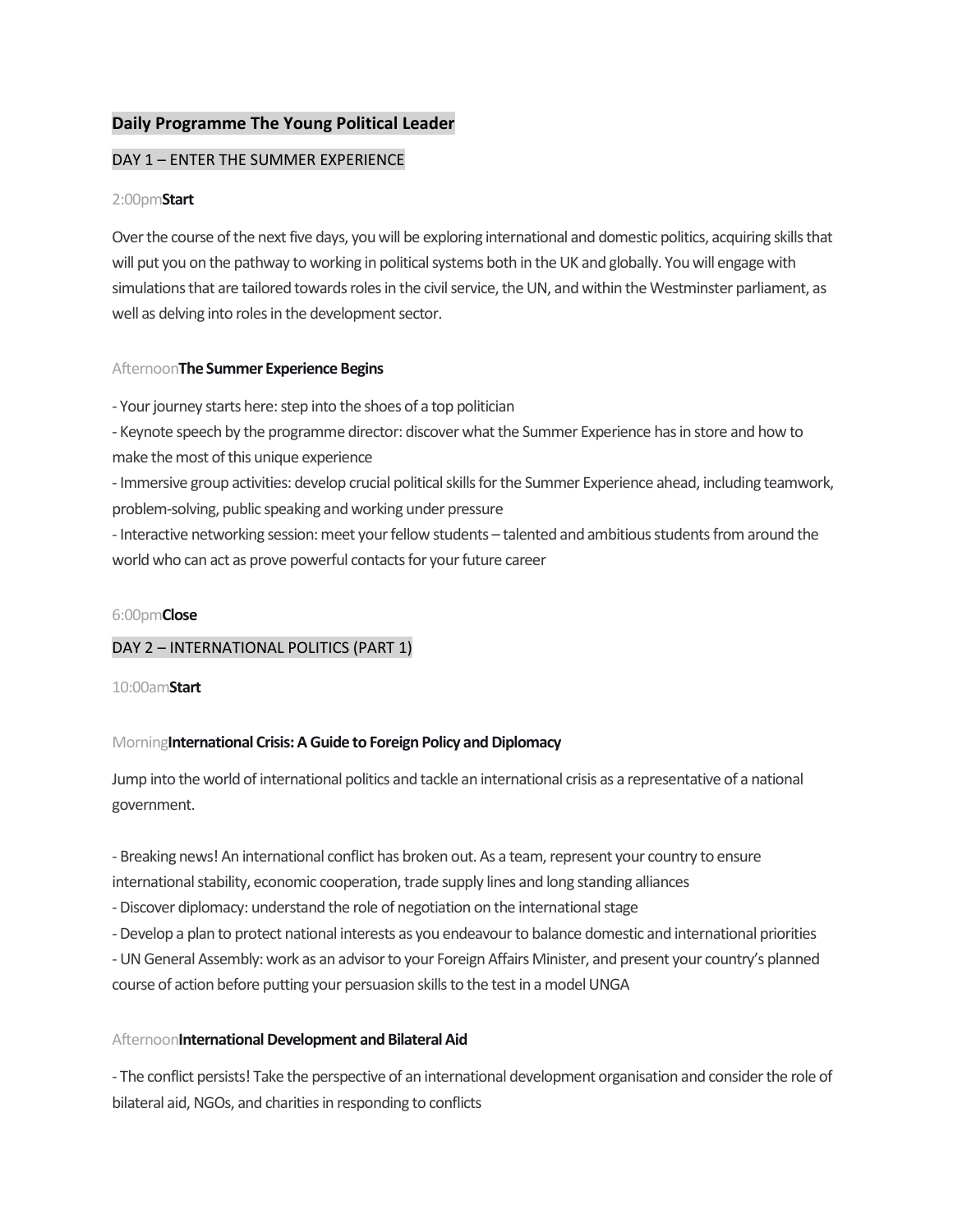- Explore what determines a successful development intervention

- Work in teams to urgently deal with an evolving situation and race against the clock to build an effective international development strategy

- A bilateral aid quandary: explore ethical questions, balance priorities, and present your national aid budget to have the greatest impact on the affected community

## 5:00pm**Close**

# DAY 3 – INTERNATIONAL POLITICS (PART 2)

## Morning**A Visit to a Leading Policy Department**

Continue your journey into international politics: tour a world-renowned institution and learn skills that will contribute toward your success in conflict resolution.

- Visit a key governmental department in the heart of Whitehall and explore the inner workings of policy, and marvel at the multi-faceted wheel of negotiation

- Engage with industry professionals as you hone your political nous

- Unearth the factors that drive decisions, and see first-hand the day-to-day role of diplomacy on the international stage

## Afternoon**Conflict Resolution**

- Breaking point! Represent the UN Security Council as you work to create solutions to form a collective resolution

- Peace is the aim: explore tactics used to defuse tensions, build constructive relationships, and end international suffering

- The immovable negotiator: vigorously pursue a compromise in the face of inflexible factions as you aim to balance the opposing national and international priorities

-Did you manage to resolve the conflict? Vote on your negotiated resolution

5:00pm**Close**

# DAY 4 – DOMESTIC POLITICS: THE ELECTION CAMPAIGN (PART 1)

10:00am**Start**

## Morning**The Politician's Surgery: Design Your Manifesto**

Turn your attention to the sphere of domestic politics as you uncover the skills and traits needed to work in the British political system.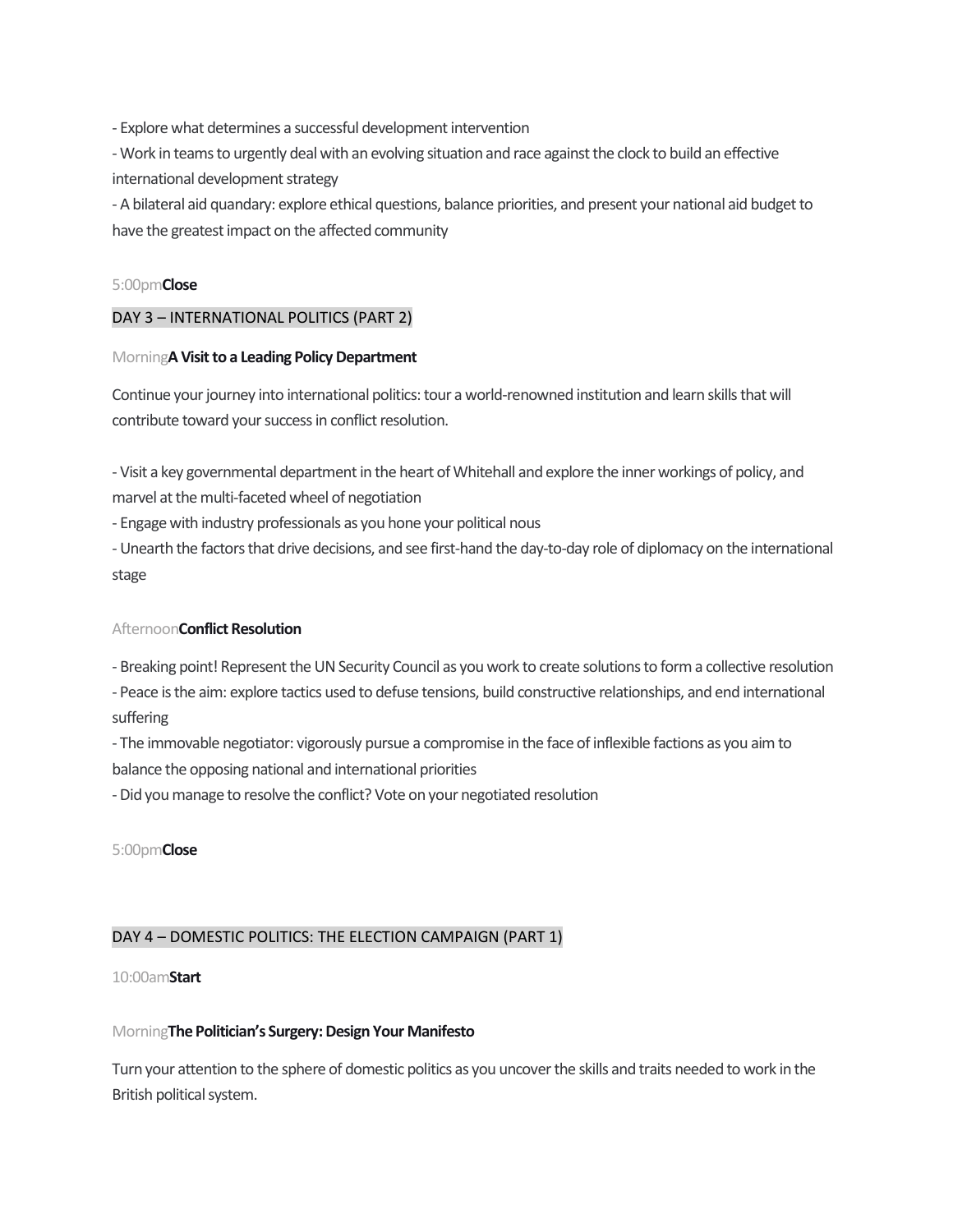- Visit an MPs local office and take part in a constituency surgery where MPs engage with and tackle important local issues

- A live election: work in teams as you designate one candidate to run for a local constituency

- A fighting chance! Design an electoral manifesto which will be your policy platform for the whole election cycle

- Evaluate local constituency issues against the wider population to ensure you develop a manifesto that is relevant to your constituency

- Tackle the core issues: economy, health care, crime, foreign policy, and the environment

## Afternoon**Political Strategy and Speech**

- Examine the many forms of political strategy and evaluate the best ways to gain an advantage

- Manage your campaign and hone your approach to achieve electoral success

- Discover the inside tips and tricks for navigating political speeches

- Cultivate your power of persuasion and improve the clarity of your message as you perfect your pitch and delivery

## 5:00pm**Close (Public Ballot Opens)**

## DAY 5 – DOMESTIC POLITICS: THE ELECTION CAMPAIGN (PART 2)

10:00am**Start**

## Morning**The Final Countdown: The Election Reaches its Conclusion**

Delve deeper into British politics as your election campaign reaches its finale.

- The ballots have been opened and the election is reaching a fever pitch, deliver speeches to your peers as you make your final push

- Work in your teams to canvass for deciding votes

- The public ballot is CLOSED and the results are in! Which candidate will become the constituency representative? Will all your hard work pay off?

- Address the crowd: deliver your statement of victory or defeat and receive live feedback on your campaign from industry experts

## Afternoon**Career Coaching: How to Build a Successful Career in Politics**

- Your path to success: understanding the key decisions ahead and how to maximise your chances of success

- Subject choices at A-level/IB/university and more
- Securing work experience, designing impactful CVs/resumes and powerful interview techniques
- Coaching from experienced politicians on what you can do now to stand out in the future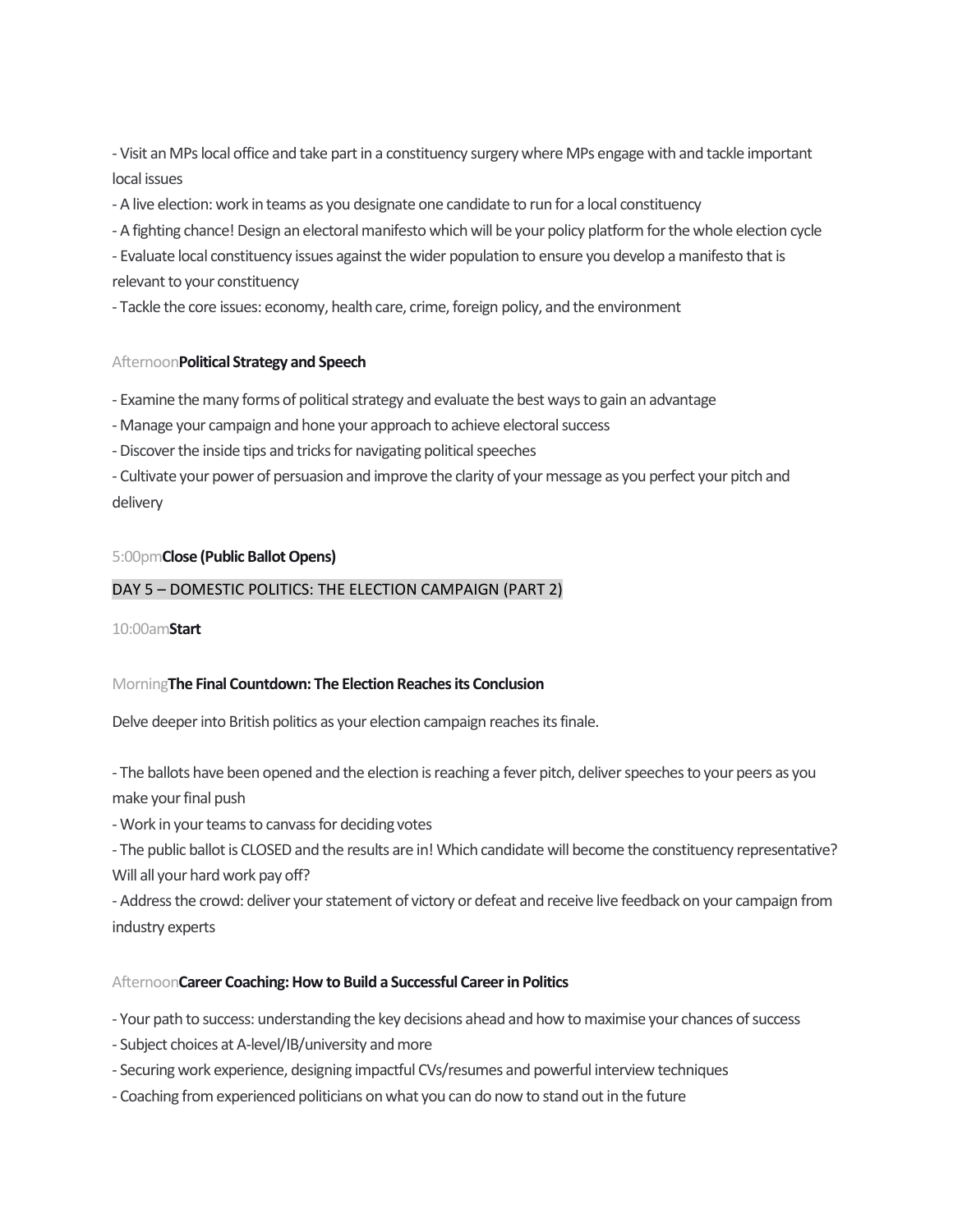#### 5:00pm**Close**

### DAY 6 –CYBER SECURITY IN INTERNATIONAL AND DOMESTIC POLITICS

#### 10:00am**Start**

Over the course of the next five days, youwill investigate the wider world of politics. Discover how politics interacts with cyber security, law and legislation, the media, lobbyists, and consultants. Broaden your horizons as you discover lesser known, but equally exciting, career paths which are available within the political spectrum. In the final day you will turn your attention to the future of politics and the key political issues that future generations must face.

#### Morning**Visit a World-Renowned Cyber Security Agency**

Explore the role that cyber security departments and organisations play in protecting crucial national information and how they are changing the face of international politics.

- Take a tour around a leading cyber security organisation: engage with leading industry professionals and discover the core concepts at the intersection between politics and cyber security

-Debate key ethical issues surrounding governmental surveillance and an individual's right to privacy

- The 21st century battleground: cyberwarfare and cyberterrorism. What role should governments play in ensuring cybersecurity for its citizens?

## Afternoon**A Nation State Cyber Attack**

- Breaking news! The government has detected an imminent cyber-attack

- Assume the role of national intelligence and security officers and formulate a preventative plan to protect governmental assets

- Compete to devise the most effective and cost-efficient solutions as you react to the changing situation

- Present your plan to leading industry experts and receive live feedback

## DAY 7 – LAW AND POLITICS: THE UK LEGISLATION PROCESS

#### 10:00am**Start**

## Morning**Become the Policymaker: Creating Law in the UK**

Examine the UK legislation process and understand the legal steps involved in creating and passing bills in the Westminster parliament.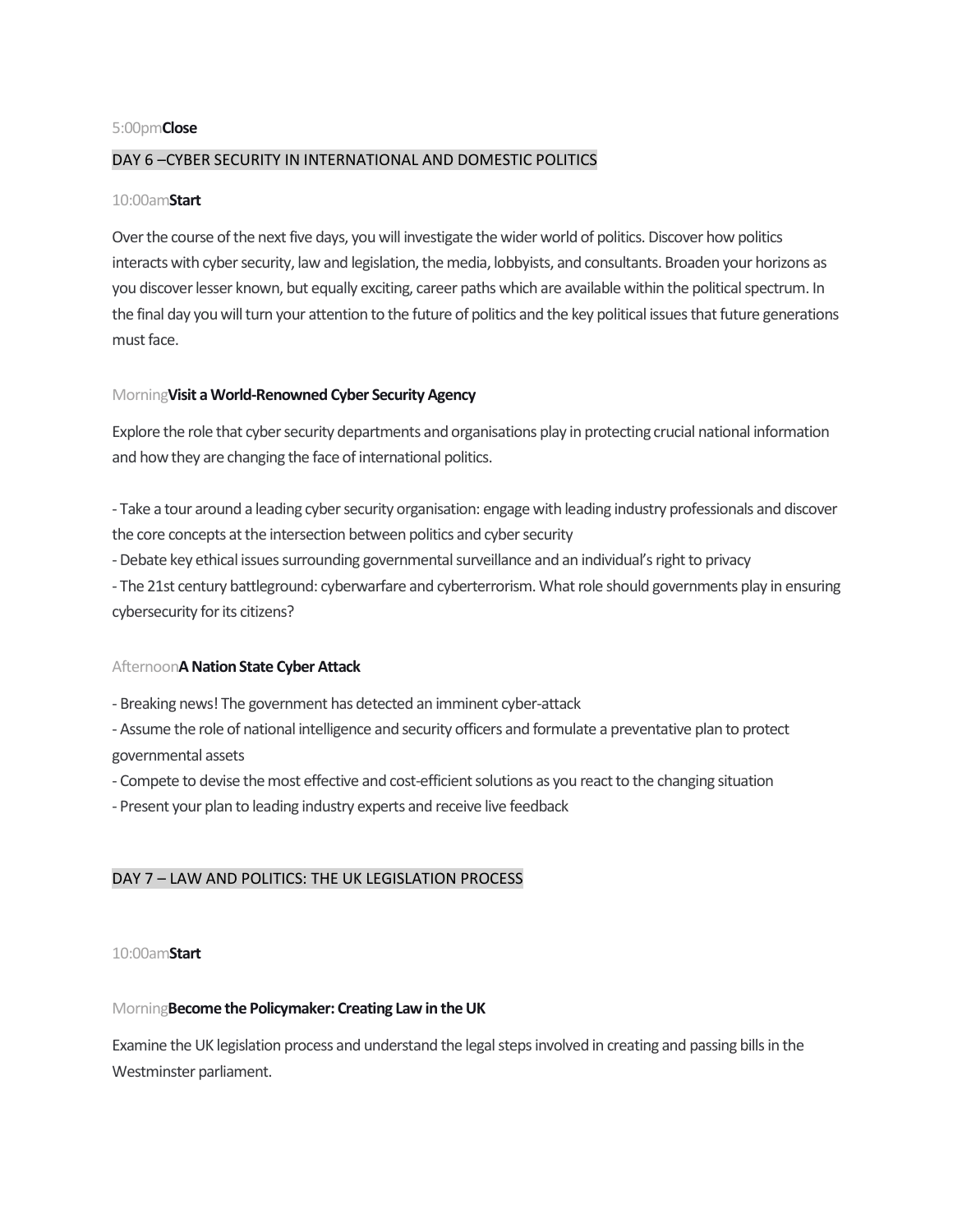- Post-election policy! A new government has just been elected and wants to make its mark
- Work in teams to create a ground-breaking piece of legislation that will send shockwaves through the country
- Undertake the role of a civil servant and help to tie together the details to ensure the flagship policy is a success
- Present the bill to your cabinet and whip votes to gain support for its implementation

## Afternoon**The Essence of Statute Law: Passing Law in the UK**

- -Debate the bill in parliament during a live simulation with industry experts
- Tackle challenging questions and guide the passage of the bill through the tricky parliamentary process
- Stand your ground! Use your skills of persuasion and ensure the bill becomes a piece of statue law
- Receive live feedback on your ability to create a piece of legislation

## 5:00pm**Close**

## DAY 8 –POLITICS AND THE MEDIA

## 10:00am**Start**

## Morning**Visit a State-of-The-Art Newsroom**

Explore the relationship between the media and politics and acquire the skillset needed to negotiate tough questions from political correspondents.

- Tour a world class newsroom and meet the professionals who shape your daily political opinion, and learn how they've fostered relationships within Westminster

- Behind the scenes access! Witness a news story transition from concept to delivery
- Handling the pressure: examine how political correspondents scrutinise politicians and their media team
- Fine tune your political machine: garner the skillset required for ethical and effective press conference

## Afternoon**The Spin-Doctor: Facing Tough Questioning as a Politician**

- Shape the story and select the facts: the art of the political spin-doctor
- Learn how successful media advisers have built some of the most successful governments
- Withstand media scrutiny as you maintain control of the narrative in a live broadcasting simulation

- Receive live feedback from media experts as they give their interpretation on how they would have handled the challenge

## 5:00pm**Close**

## DAY 9 –POLITICAL ORGANISATIONS

10:00am**Start**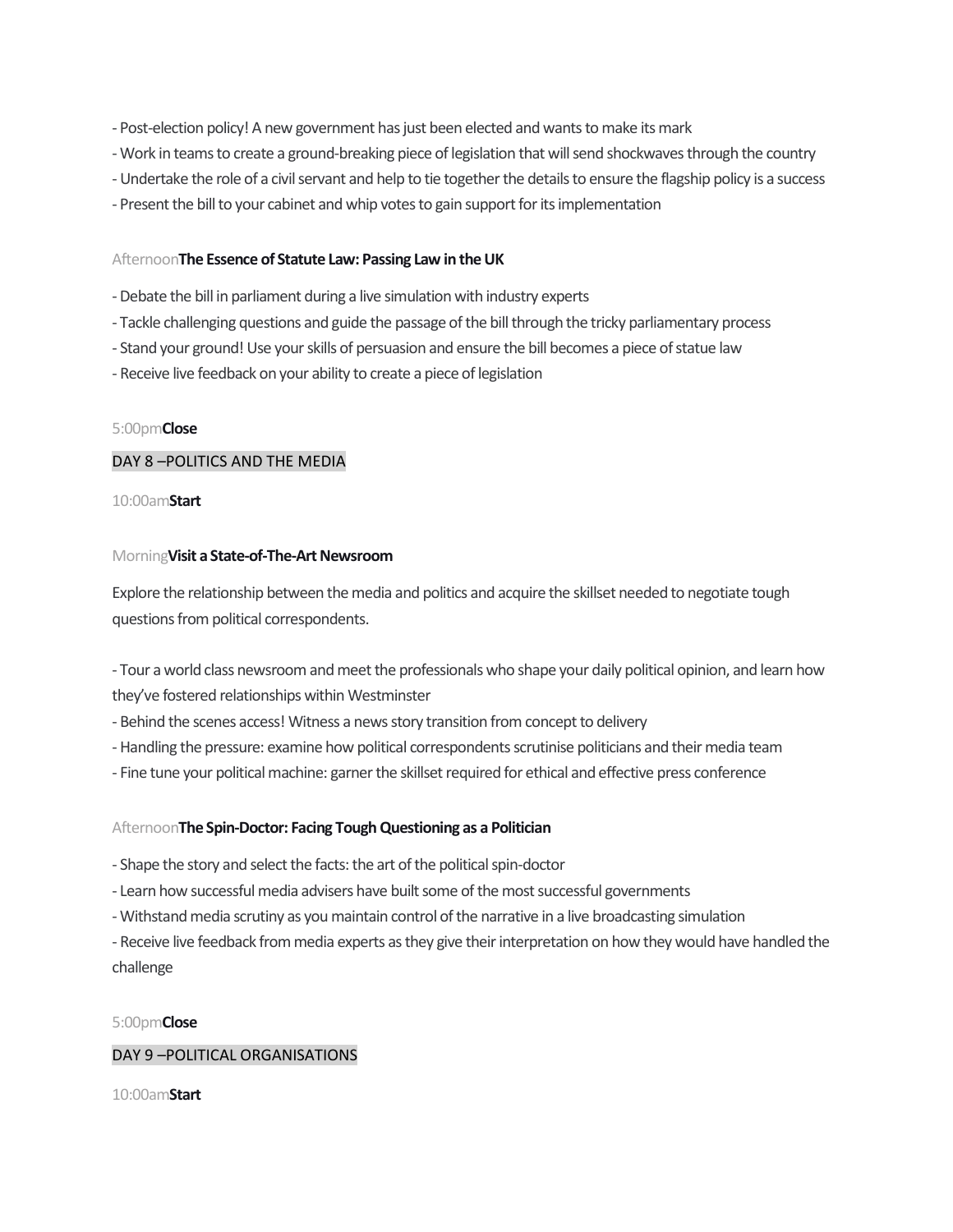## Morning**Visit a Political Consultancy Firm**

Become a political consultant as you visit a leading London political consultancy firm and discover the attributes needed to work within the industry.

- Visit a pioneering political consultancy firm and understand how political consultants provide expert insight to clients looking to engage with decision makers in the country

- The policy influencer: work in teams to advise your client, discussing the latest political thinking in government and identifying the best route of action for your client as they seek to influence government and policy - Receive live feedback from industry professionals on the simulation, and garner a more comprehensive idea of the skillset required to meet you clients' strategic objectives

## Afternoon**A Career in Political Lobbying**

In the afternoon we will turn our attention toward lobbyist firms and the impact they have within the political process both in the UK and abroad.

- Explore the fundamental toolkit required to work in political lobbying

- Evaluate whether lobbying firms are a positive or negative addition to the decision-making process

- Explore the recent scandals that have engulfed lobbying firms in the UK

- Crime time! Lobby politicians in a live simulation that tackles crime. Can you convince them to take your groups position?

## 5:00pm**Close**

## DAY 10 –THE FUTURE OF POLITICS AND PRIVATE NETWORKING

10:00am**Start**

## Morning**Glancing into the Political Crystal Ball**

Consider the future of the political landscape and explore the key issues in political diplomacy which will arise in the next decade.

- Understand the increasing importance of data and technology in decision making and negotiation

- Explore the future political issues facing society, and forecast which issues will most significantly impact politics and international relations

-Discuss the steps society must take to ensure equality and diversity and increase the global standard of living

## Afternoon**Private Networking Event**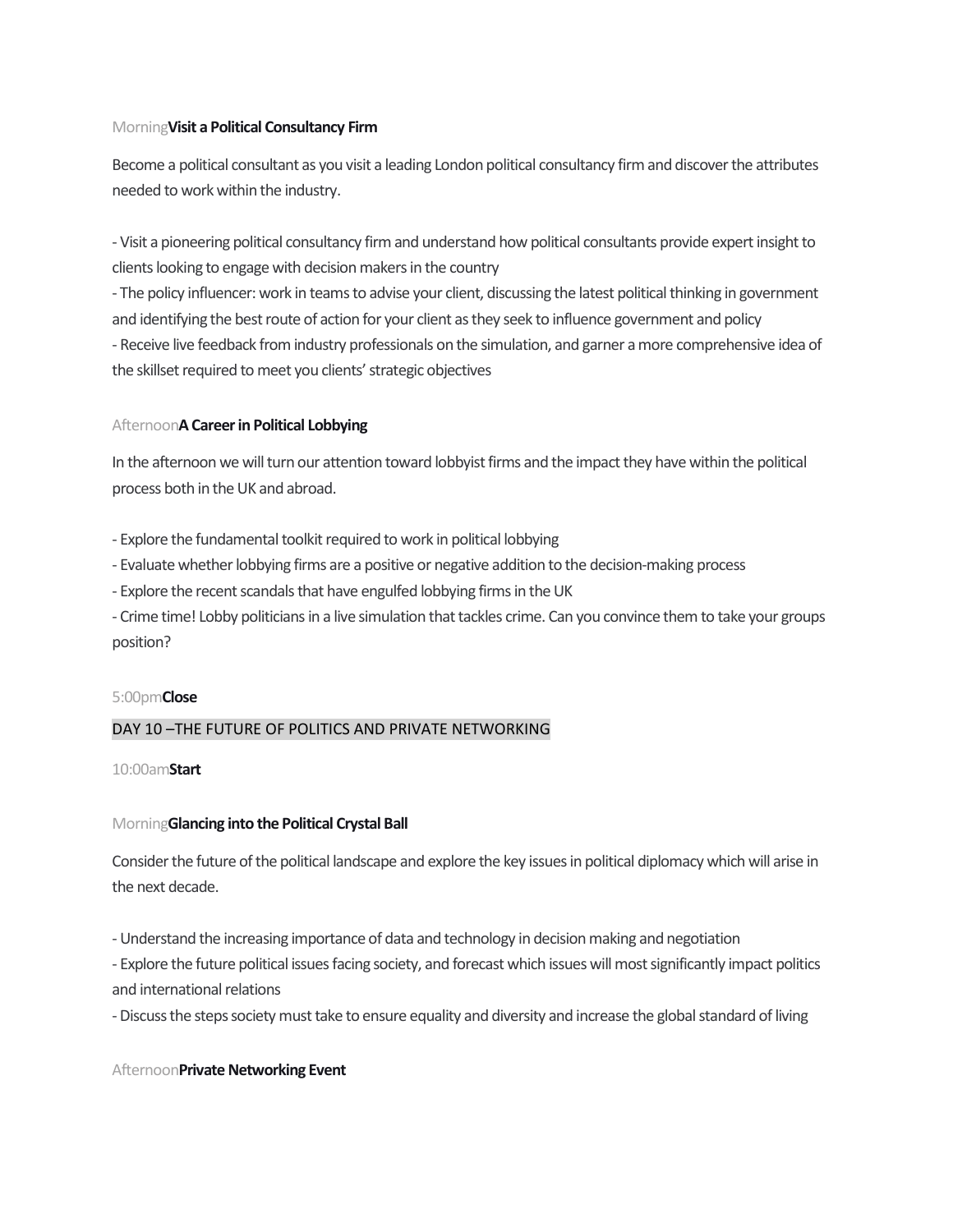- Take part in a private networking session in the heart of Westminster with top representatives from the UN, the House of Commons, the Foreign Office and high-profile NGOs

- Put your newfound knowledge to the test
- Have your burning questions answered by those in the know
- Receive valuable advice from experts in the field

#### 5:00pm**Close**

## DAY 11 –CAREERMAX

#### 10:30am**Start**

Over the next five days, you will receive personalised coaching on how to succeed in each of the major milestones on the road to landing your dream job: i) securing a place at a top-tier university ii) excelling in your studies iii) mastering every aspect of the recruitment process and procuring a top job in politics post-university. In addition, you will receive inspirational coaching on key employability skills from high-profile figures including politicians and Olympic athletes.

#### Morning**Enter CareerMax**

Your future starts now: discover the essential skills needed to thrive in politics such as working under pressure, problem-solving and communication skills.

- Personal development plan: work with a careers expert in small focus groups to plan the next steps in your journey

- 'Big results require big ambitions': hear from a world-class Olympic athlete on the importance of being a selfstarting, ambitious individual in today's increasingly competitive climate

- 'The art of communication is the language of leadership': hear from a high-ranking politician on how best to improve your communication skills and captivate a large audience

#### Afternoon**University Applications**

You're in your final year of school and it is time to start thinking about what comes next.

- Inside UCAS: an interactive session with a university admissions expert, with guidance on how to ace your applications and bag your first-choice university

- University and degree choices: making the right decisions to maximise your career potential
- Eye-catching extracurriculars: using extracurricular activities to boost your application
- Personal statement workshop: expert coaching on the art of personal statement writing
- Interview training: a masterclass with senior admissions tutors from top UK universities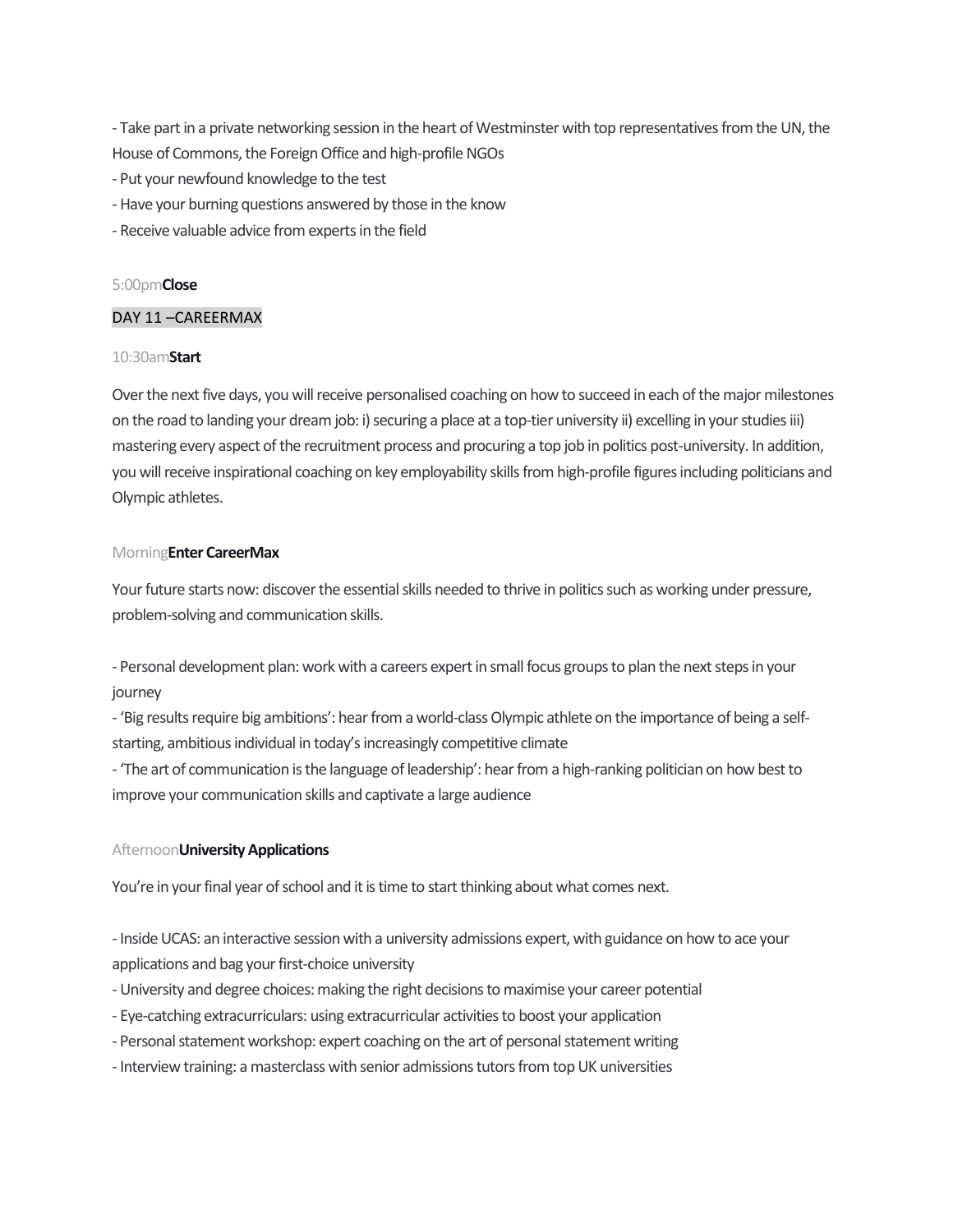- You become the admissions officer: step into the shoes of a university admissions tutor; review a collection of personal statements and interview prospective students for a place at a world-renowned university

## 5:00pm**Close**

## DAY 12 – ENTER OXFORD UNIVERSITY

10:30am**Start**

#### Morning**Welcome to University!**

Congratulations! You have been accepted into your first-choice university – it's time to start preparing.

- University tour: private tour of the Oxford University campus led by students, who will guide you through the abundant opportunities available to you there

- Academic lecture: meet academics from the Department of Philosophy, Politics, and Economics, hear about the research they are undertaking in their specialist fields and experience a university-style lecture

- Meet the university team: attend an exclusive networking lunch with students and academics

#### Afternoon**Step into the Shoes of a Student**

- The academic seminar: discuss the contents of the morning lecture in a seminar group led by an academic, reflect on the topics raised with likeminded individuals and begin to generate your initial hypotheses

- The research project: work effectively as part of a team to research and plan for a knock-out group presentation
- The group presentation: present your team's finding to your peers and academics
- The feedback: receive feedback on your presentation and reflect on your team's performance

#### 5:00pm**Close**

## DAY 13 – GRADUATE RECRUITMENT: APPLICATIONS & INTERVIEWS

10:30am**Start**

## Morning**Graduate Applications**

You're in your final year of study and it is time to start thinking about life after university.

- Standout work experience: learn the importance of securing relevant work experience and the impetusit can add to your graduate job applications

- Killer CVs: crack the code to the perfect CV with industry recruitment experts and hear from hiring managers from the political industry on what they are looking for in candidate resumes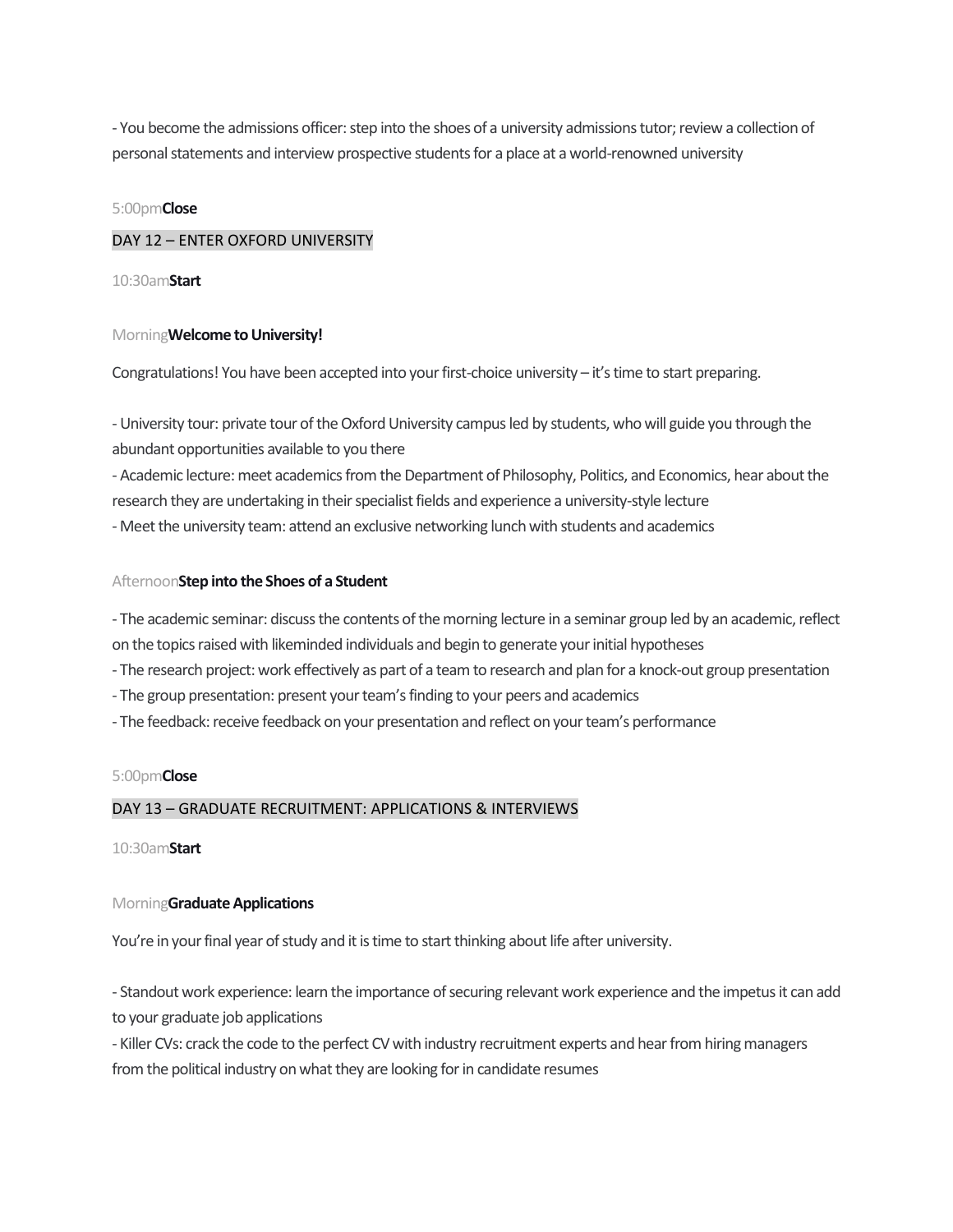- You become the hiring manager: step into the shoes of a senior hiring manager working at the civil service as you screen a set of graduate CVs and select which candidates you would like to interview

#### Afternoon**Graduate Interviews**

The graduate recruiter was impressed by your knockout CV and you have now been invited to interview for the role.

- Interview workshop: receive bespoke public speaking training on how best to articulate yourself during highpressure, professional situations such as interviews and presentations

- You become the graduate interviewer: interview candidates for a graduate role alongside senior recruitment managers and put them through their paces with a series of challenging scenario-based questions

- Reflection: return to your focus groups and review the goals you set for InvestIN's CareerMax week. What have you achieved so far? What would you like to work on over the final two days? What questions do you need answering?

#### 5:00pm**Close**

## DAY 14 – GRADUATE RECRUITMENT: ASSESSMENT CENTRES

#### 10:30am**Start**

## Morning**Enter the Assessment Centre**

Congratulations! You have nailed the initial interview for a graduate role in the civil service and are among the topranked candidates invited to the final stage assessment centre.

- Graduate assessments: discover the different types of activities you will be faced with during an assessment centre and the core competencies that recruiters are looking for

- Psychometric tests: experience a series of psychometric tests that will gauge your suitability for your dream role and receive feedback on your performance

- In tray exercise: tackle a series of challenging in tray exercises and impress your prospective employer with your calm and organised approach to work

## Afternoon**The Group Exercise**

- The task: receive an exciting group exercise brief, meet your team and establish members' individual strengths and areas of expertise

- Group discussion: master the art of managing discussions during group assessment centre activities as you collaborate with your team and evaluate one another's contributions

- Key skills: manage your time effectively and wow the assessors with your outstanding approach to teamwork and